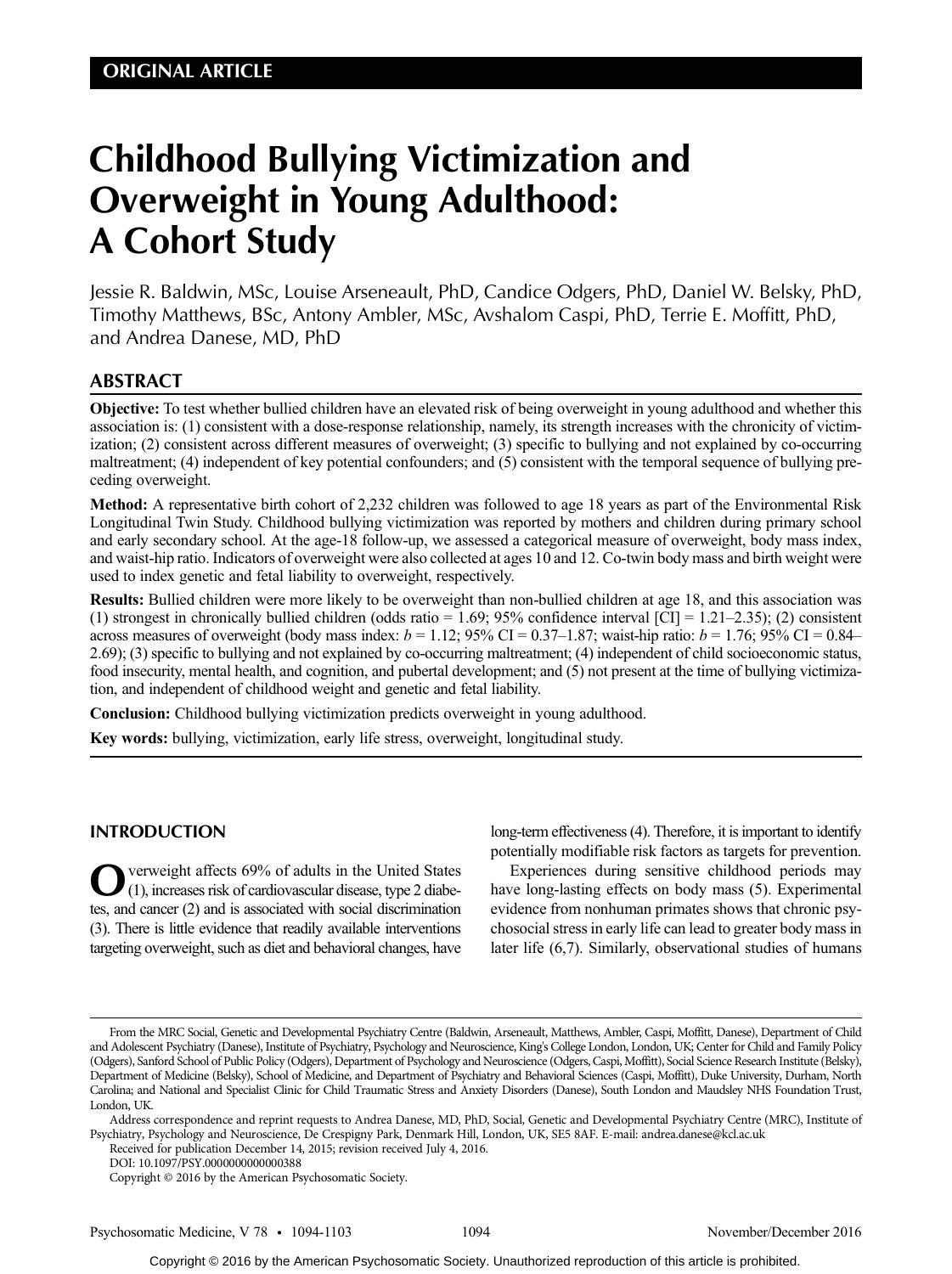suggest that early life stress can predispose to excess body mass. For example, individuals with a history of childhood maltreatment have an elevated risk of obesity in adulthood (8) and show faster gains in body mass index (BMI) over their lifetime (9) compared to non-maltreated individuals. However, maltreatment by adults is only one of several prevalent, chronic, and severe childhood stressors. To test the broader hypothesis that early life stress predisposes to excess body mass in humans, it is important to test whether findings related to maltreatment generalize to other such stressors.

Childhood bullying victimization is another severe stressor increasingly targeted by public health campaigns (10,11). Emerging evidence suggests that bullying victimization is associated with overweight in later life (12–14). Despite these initial findings, several outstanding questions remain. First, it is important to establish whether the association between bullying victimization and overweight is consistent with a dose-response relationship, with greater chronicity of exposure predicting greater risk of becoming overweight. Yet, it is unclear if overweight risk is a function of the chronicity of bullying victimization. Second, it is important to test whether the association between bullying victimization and overweight is consistent across different measures of overweight. However, it is unclear if the association generalizes from global measures like BMI to measures of central adiposity, such as waist-hip ratio, which predict disease risks over and above BMI (15). Third, it is important to establish whether the association with overweight risk is specific to bullying victimization. Bullying victimization often co-occurs with childhood maltreatment (16), and it is unclear whether maltreatment accounts for the association. Fourth, it is important to test whether the association between bullying victimization and overweight is independent of confounding linked to psychosocial risk or child characteristics. For example, bullying victimization occurs more frequently in the context of socioeconomic disadvantage and food insecurity (16,17), which are risk factors for overweight (18). Additionally, children with externalizing problems, internalizing problems, and low IQ are more liable to bullying victimization (16), as well as later overweight (14). Furthermore, early pubertal development is associated with bullying victimization (19) and predicts overweight (20). However, it is unclear if co-occurring psychosocial risks or child characteristics confound the association. Finally, because overweight children may be more likely to be bullied (13,21), it is important to test whether bullying victimization precedes the development of overweight. However, it is unclear if the association between childhood bullying victimization and later overweight is independent of continuity in body mass or of genetic and fetal liability (22,23). We sought to test these key questions in a birth cohort of 2,232 twins followed to age 18.

## METHOD

## Study Sample

Participants were members of the Environmental Risk (E-Risk) Longitudinal Twin Study, which tracks the development of a birth cohort of 2,232 British children. The sample was drawn from a larger birth register of twins born in England and Wales in 1994–1995 (24). Full details about the sample are reported elsewhere (25). Briefly, the E-Risk sample was constructed in 1999–2000, when 1,116 families (93% of those eligible) with same-sex 5-year-old twins participated in home-visit assessments. This sample comprised 55% monozygotic and 45% dizygotic twin pairs; sex was evenly distributed within zygosity (49% male). Seven percent of the study members self-identified as black, Asian, or mixed race. Families were recruited to represent the UK population of families with newborns in the 1990s, based on residential location throughout England and Wales and mother's age. Teen-aged mothers with twins were over-selected to replace high-risk families who were selectively lost to the register through non-response. Older mothers having twins via assisted reproduction were under-selected to avoid an excess of well-educated older mothers.

At follow-up, the study sample represents the full range of socioeconomic conditions in the UK, as reflected in the families' distribution on a neighborhood-level socioeconomic index (A Classification of Residential Neighbourhoods [ACORN], developed by CACI Inc. for commercial use in Great Britain) (26). The ACORN classification uses census and other survey-based geodemographic discriminators to classify enumeration districts (~150 households) into socioeconomic groups ranging from "wealthy achievers" (category 1) with high incomes, large single-family houses, and access to many amenities, to "hard pressed" neighborhoods (category 5) dominated by government-subsidized housing estates, low incomes, high unemployment, and single parents. The ACORN classifications were geocoded to match the location of each E-Risk study family's home (27). E-Risk families' ACORN distribution closely matches that of households nationwide: 25.6% of E-Risk families live in "wealthy achiever" neighborhoods compared to 25.3% nationwide; 5.3% vs 11.6% live in "urban prosperity" neighborhoods; 29.6% vs 26.9% live in "comfortably off" neighborhoods; 13.4% vs 13.9% live in "moderate means" neighborhoods; and 26.1% vs 20.7% live in "hard-pressed" neighborhoods. E-Risk underrepresents "urban prosperity" neighborhoods because such households are likely to be childless.

Follow-up home visits were conducted when children were aged 7 (98% participation), 10 (96% participation), 12 (96% participation), and, in 2012–2014, at 18 years (93% participation). There were 2,066 children who participated in the E-Risk assessments at age 18, comprising 55% monozygotic and 45% dizygotic twin pairs, with a reasonably even split between the sexes (47% male). The mean (SD) age of the twins at the time of the assessment was 18.4 (0.36) years; all interviews were conducted after the 18th birthday. There were no differences between those who did and did not take part at age 18 with regard to socioeconomic status (SES) assessed when the cohort was initially defined ( $\chi^2$  = 0.86, p = .65), age 5 IQ scores ( $t = 0.98$ ,  $p = .33$ ), age 5 internalizing or externalizing behavior problems ( $t = 0.40$ ,  $p = .69$  and  $t = .41$ ,  $p = .68$ , respectively), childhood bullying victimization ( $\chi^2$  = .57, p = .75), and age 10 or age 12 weight ratings  $(t = -1.40, p = .16$  and  $t = -.98, p = .33$ , respectively). Home visits at ages 5, 7, 10, and 12 years included assessments with participants as well as their mother (or primary caretaker); the home visit at age 18 included interviews only with the participants. Each twin participant was assessed by a different interviewer.

The Joint South London and Maudsley and the Institute of Psychiatry Research Ethics Committee approved each phase of the study. Parents gave informed consent, and twins gave assent between 5 and 12 years and then informed consent at age 18.

## Childhood Bullying Victimization

We assessed experiences of victimization by bullies using both mothers' and children's reports of victimization at primary and secondary school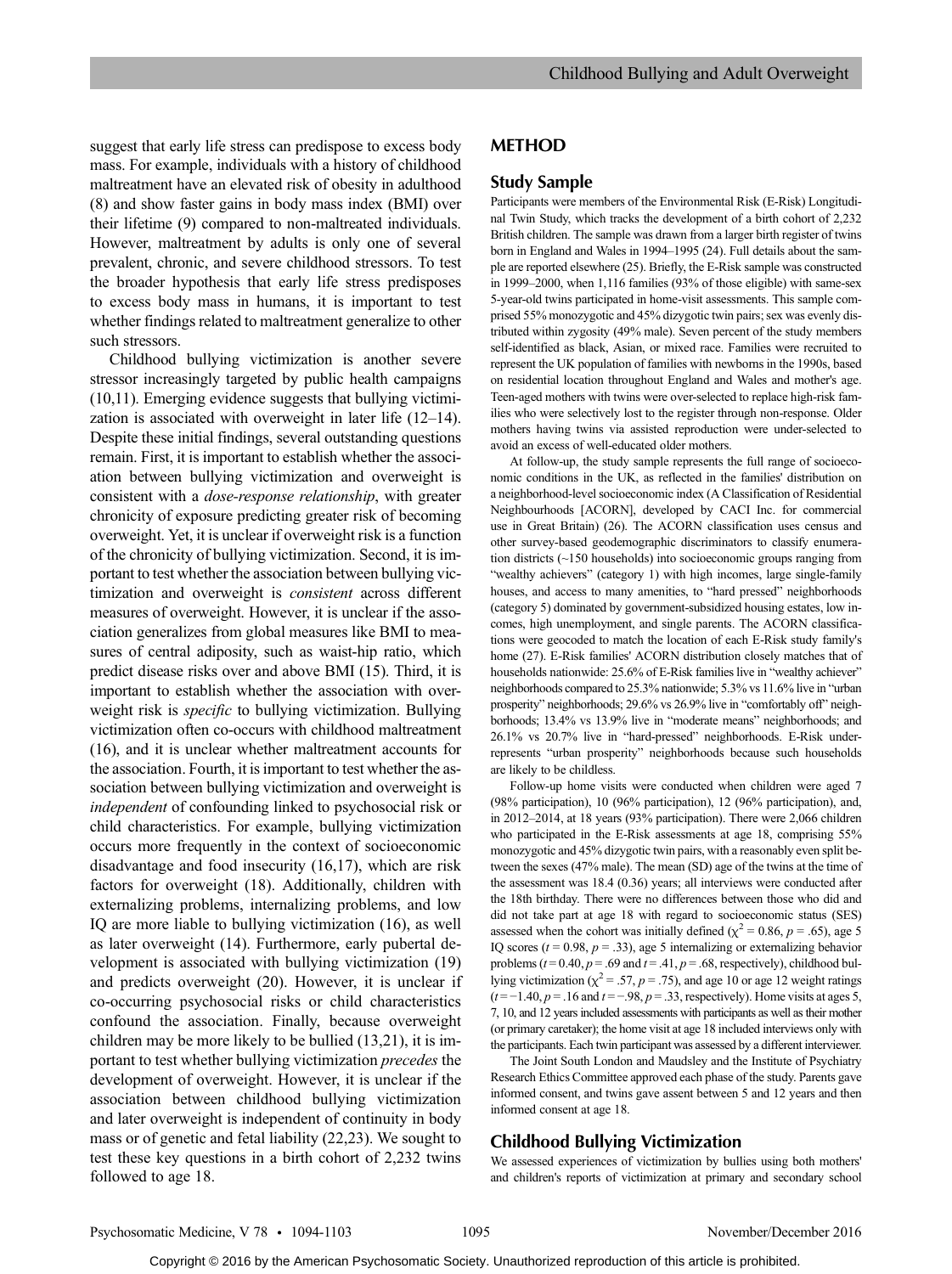(28). We explained, "Someone is being bullied when another child  $(a)$  says mean and hurtful things, makes fun, or calls a person mean and hurtful names; (b) completely ignores or excludes someone from their group of friends or leaves them out on purpose; (c) hits, kicks, or shoves a person, or locks them in a room; (d) tells lies or spreads rumors about them; and (e) does other hurtful things like these. We call it bullying when these things happen often, and when it is difficult to make it stop. We do not call it bullying when it is done in a friendly or playful way." Mothers were interviewed when children were 7, 10, and 12 years old and asked whether either twin had been bullied by another child, responding never, yes, or frequently. We combined mothers' reports from the age 7 and 10 assessments to derive a measure of victimization during primary school. Mothers' reports at the age 12 assessment indexed victimization during secondary school. During private interviews with children when they were 12 years old, they indicated whether they had been bullied by another child during primary or secondary school. Typically, relatively low levels of crossinformant agreement for bullying involvement are observed (29,30). In keeping with other studies, the cross-informant agreement between mother and child reports of victimization during primary school and secondary school were modest:  $k = 0.20$  during primary school and  $k = 0.29$  during secondary school. Although agreement between mothers and children was only modest, reports of victimization from both informants were similarly associated with children's internalizing and externalizing problems, suggesting that each informant provides a unique but meaningful perspective on bullying victimization (31). The test-retest reliability of victimization was 0.87 using a sample of 30 parents who were interviewed twice, 3 to 6 weeks apart. When a mother or a child reported victimization, the interviewer asked them to describe what happened. Notes taken by the interviewers were later checked by an independent rater to verify that the events reported could be classified as instances of bullying operationally defined as evidence of  $(a)$  repeated harmful actions  $(b)$  between children  $(c)$  where there is a power differential between the bully and the victim (31). We summed mother and child reports of victimization across primary school and separately across secondary school to capture all instances of victimization during these two periods. As data were positively skewed for both the primary and secondary school measures, we divided each index of victimization into 3 category variables: (0) never victimized (primary school:  $n = 872$  [39.4%]; secondary school:  $n = 1,138$  [53.0%]), (1) reported by either mother or child as being occasionally victimized (primary school:  $n = 646$  [29.2%]; secondary school:  $n = 517$  [24.1%]), and (2) reported as being victimized by both informants, or as frequently victimized by mother or child (primary school;  $n = 696$ [31.4%]; secondary school:  $n = 491$  [22.9%]). From this information, we derived a measure of chronic bullying victimization across primary and early secondary school encompassing exposure over the childhood years. The sample was divided into 3 groups: (0) non-victims (children who experienced either occasional or no victimization at primary and secondary school;  $n = 1,255$  [58.5%]), (1) transitory victims (frequently victimized at primary school only or secondary school only;  $n = 605$ [28.2%]), and (2) chronic victims (frequently victimized at both primary and secondary school;  $n = 286$  [13.3%]).

# **Overweight**

#### Measures of Overweight in Young Adulthood

Trained research workers took anthropometric measurements of study members when they were aged 18 years. Body mass index was computed as weight in kilograms over squared height in meters. Waist-hip ratio was calculated by dividing waist circumference by hip circumference. Overweight was defined according to US Centers for Disease Control and Prevention Criteria according to age- and sex-specific growth charts (32). Study members with a BMI equal to or above the 85th percentile were classified as overweight.

# Measures of Overweight in Childhood

At the age 10 and 12 assessments, research workers rated children's weights on a 7-point scale (with 1 being underweight and 7 being overweight). These ratings were based on visual assessment, with the rationale that victims of violence might be targeted because of the perpetrator's own visual assessment. Research worker ratings of children's weight at age 10 were correlated with their ratings at age 12 ( $r = 0.58$ ). At age 12, research workers also took anthropometric measurements in a subsample of study members ( $n = 173$ ). Measured BMI in this subsample at age 12 was correlated with research worker ratings of weight at age 12 ( $r = 0.59$ ) and ratings of weight at age 10 ( $r = 0.45$ ).

# **Covariates**

## Child Maltreatment

Methods used to assess childhood maltreatment in our sample have been described in detail elsewhere (33,34). We assessed physical maltreatment by an adult using a standardized clinical interview protocol (35) designed to enhance mothers' comfort with reporting valid child maltreatment information while also meeting researchers' responsibilities for referral under the UK Children Act. No family has left the study after intervention. When mothers reported any maltreatment, interviewers followed with standardized probes (for example, accidental harm was ruled out; harm by peers was coded as bullying, not maltreatment). Sexual abuse was queried directly. Over the years of data collection, the study maintained a cumulative dossier for each child, composed of recorded debriefings with interviewers who had coded any indication of maltreatment at any of the 4 successive home visits, recorded narratives of the 4 successive caregiver interviews at child ages 5, 7, 10, and 12 years (covering the period from birth to 12 years), and information from clinicians whenever the study made a referral. Based on the review of each child's cumulative dossier, 2 clinical psychologists (T.E.M and the project coordinator) reached a consensus for whether physical maltreatment had occurred. Examples of maltreatment included the following: the mother smacked the child weekly, leaving marks or bruises; child was repeatedly beaten by a young adult stepsibling; child was routinely smacked by father when drunk, "just to humiliate him"; child was fondled sexually and often slapped by the mother's boyfriend. Many, but not all, cases identified in the course of our research were under investigation by the police or social services, already on the child protection register, or in foster care at follow-up, having been taken away from their parents because of abuse. On the basis of the mother's report of the severity of maltreatment and the interviewer's rating of the likelihood that the child had been physically maltreated, children were coded as having experienced no maltreatment ( $n = 1,760$  [78.9%]), probable maltreatment ( $n = 344$ ) [15.4%]) or definite maltreatment  $(n = 128 [5.7\%])$ .

# Child Socioeconomic Status

The family socioeconomic status at the age of 5 years was defined through a standardized composite of parental income, education, and occupation. The 3 socioeconomic status indicators were highly correlated  $(r = 0.57{\text -}0.67)$  and loaded significantly onto one latent factor (36). The populationwide distribution of the resulting factor was divided in tertiles for analyses.

#### Child Food Insecurity

History of food insecurity was reported by the mother to a clinical interviewer when children were aged 7 and 10 years, using a 7-item scale developed by the US Department of Agriculture (37). Using data from both assessments, we classified families as having experienced no food insecurity  $(n = 1914 [87.1\%])$ , episodic food insecurity (if food insecurity was reported at age 7 or age 10 assessments;  $n = 210$  [9.6%]) or sustained food insecurity (food insecurity at both age 7 and age 10 assessments;  $n = 74$  [3.4%]).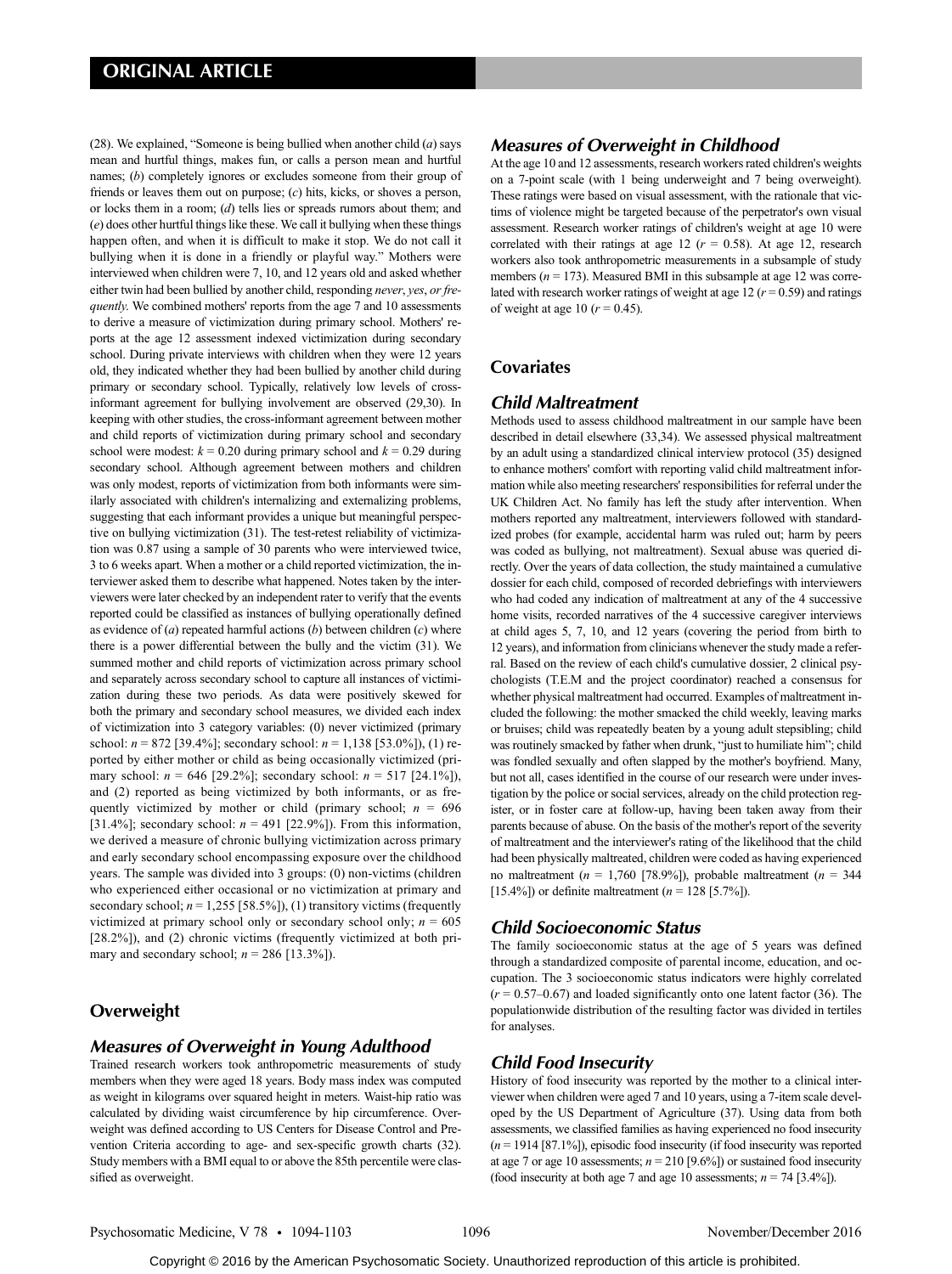# Child Mental Health and Cognition

We assessed internalizing and externalizing problems at age 5 by using the Child Behavior Checklist in face-to-face interviews with mothers and requesting the teacher's report for each child (38,39). The internalizing problems scale is the sum of items in the withdrawn and anxious/depressed subscales, and the externalizing problems scale is the sum of items from the aggressive and delinquent subscales. We summed and standardized mothers' and teachers' reports to create cross-informant scales. We tested children's IQ at age 5 individually by using a short form of the Wechsler Preschool and Primary Scale of Intelligence—Revised (40,41).

## Pubertal Development

Pubertal maturation at age 12 was evaluated through maternal ratings of Tanner's stages (42) during home visits. Sex-specific variables were combined to obtain an overall index of pubertal maturation for each study member.

## Genetic Risk of Overweight

Genetic risk was calculated according to co-twin zygosity and overweight status according to a method used previously (43,44), with coding of 0

#### TABLE 1. Participants' Characteristics According to Childhood Bullying Victimization

|                                            |           | Childhood Bullying Victimization <sup>a</sup> |                          |                       |         |  |  |
|--------------------------------------------|-----------|-----------------------------------------------|--------------------------|-----------------------|---------|--|--|
| Study Members' Characteristics             |           | None ( $n = 1,255$ )                          | Transitory ( $n = 605$ ) | Chronic ( $n = 286$ ) | $p^b$   |  |  |
| Measures of overweight at age 18           |           |                                               |                          |                       |         |  |  |
| Overweight, n (%)                          |           | 233 (20.09)                                   | 140 (25.04)              | 74 (28.79)            | .002    |  |  |
| BMI, $\text{kg/m}^2$                       |           | 22.76 (0.17)                                  | 23.23 (0.27)             | 23.83 (0.38)          | .004    |  |  |
| Waist-hip ratio                            |           | 0.81(0.002)                                   | 0.82(0.004)              | 0.83(0.005)           | $-.001$ |  |  |
| Measures of overweight in childhood        |           |                                               |                          |                       |         |  |  |
| Overweight (age 12) <sup>c</sup> , $n$ (%) |           | 28 (35.90)                                    | 24 (44.44)               | 12 (29.27)            | .66     |  |  |
| BMI (age $12)^c$ , kg/m <sup>2</sup>       |           | 20.62 (0.51)                                  | 21.35 (0.71)             | 20.57 (0.91)          | .91     |  |  |
| Waist-hip ratio (age $12)^c$               |           | 0.84(0.01)                                    | 0.84(0.01)               | 0.83(0.01)            | .57     |  |  |
| Weight rating (age $12$ ) <sup>d</sup>     |           | 3.98(0.03)                                    | 4.07(0.05)               | 4.01(0.07)            | .30     |  |  |
| Weight rating (age $10$ ) <sup>d</sup>     |           | 3.90 (0.04)                                   | 3.88 (0.06)              | 3.84 (0.08)           | .49     |  |  |
| Covariates                                 |           |                                               |                          |                       |         |  |  |
| Female sex, $n$ (%)                        |           | 685 (54.58)                                   | 288 (47.60)              | 129 (45.10)           | .004    |  |  |
| Ethnicity, $n$ (%)                         |           | 102(8.13)                                     | 28 (4.63)                | 8(2.80)               | .002    |  |  |
| Genetic risk of overweight                 |           | 0.88(0.03)                                    | 0.97(0.06)               | 1.01(0.08)            | .039    |  |  |
| Birth weight, kg                           |           | 2.44(0.02)                                    | 2.42(0.03)               | 2.46(0.04)            | .86     |  |  |
| Child internalizing problems               |           | 14.06(0.31)                                   | 15.21(0.50)              | 18.77(0.76)           | $-.001$ |  |  |
| Child externalizing problems               |           | 16.25(0.43)                                   | 19.58 (0.74)             | 24.94 (1.16)          | $-.001$ |  |  |
| Child IQ                                   |           | 97.00 (0.49)                                  | 96.02(0.79)              | 90.11(1.02)           | $-.001$ |  |  |
| Child SES, $n$ (%)                         | High      | 472 (37.61)                                   | 187 (30.91)              | 65 (22.73)            | $-.001$ |  |  |
|                                            | Medium    | 417 (33.23)                                   | 201 (33.22)              | 84 (29.37)            |         |  |  |
|                                            | Low       | 366 (29.16)                                   | 217 (35.87)              | 137 (47.90)           |         |  |  |
| Child food insecurity, $n$ (%)             | None      | 1,129 (89.96)                                 | 505 (83.47)              | 234 (81.82)           | $-.001$ |  |  |
|                                            | Episodic  | 99 (7.89)                                     | 67(11.07)                | 38 (13.29)            |         |  |  |
|                                            | Sustained | 27(2.15)                                      | 33(5.45)                 | 14 (4.90)             |         |  |  |
| Child maltreatment, $n$ (%)                | None      | 1,046 (83.35)                                 | 445 (73.55)              | 194 (67.83)           | $-.001$ |  |  |
|                                            | Probable  | 174 (13.86)                                   | 117 (19.34)              | 45 (15.73)            |         |  |  |
|                                            | Definite  | 35(2.79)                                      | 43(7.11)                 | 47 (16.43)            |         |  |  |
| Pubertal development                       |           | 4.41 (0.06)                                   | 4.48(0.10)               | 4.65(0.14)            | .10     |  |  |

Bold data signify statistical significance of the tests.

SES = socioeconomic status.

a Results are presented as mean and standard error values unless otherwise sated. Childhood bullying victimization was assessed between ages 5 and 12 years. <sup>b</sup>Associations with continuous variables were estimated with linear regression models and associations with categorical variables were estimated with logistic regression models. All models were adjusted for familial clustering.

<sup>c</sup>At the age 12 follow-up, research workers took anthropometric measurements in a subsample of 173 study members (no victimization:  $n = 78$ ; transitory victimization:  $n = 54$ ; chronic victimization:  $n = 41$ ). The cutoff for overweight at 12 years was BMI ≥ 21 for males and BMI ≥ 21.7 for females, in accordance to 85th percentile from CDC growth charts (32).

<sup>d</sup>Research workers rated study members' weights on a scale from 1 (underweight) to 7 (overweight).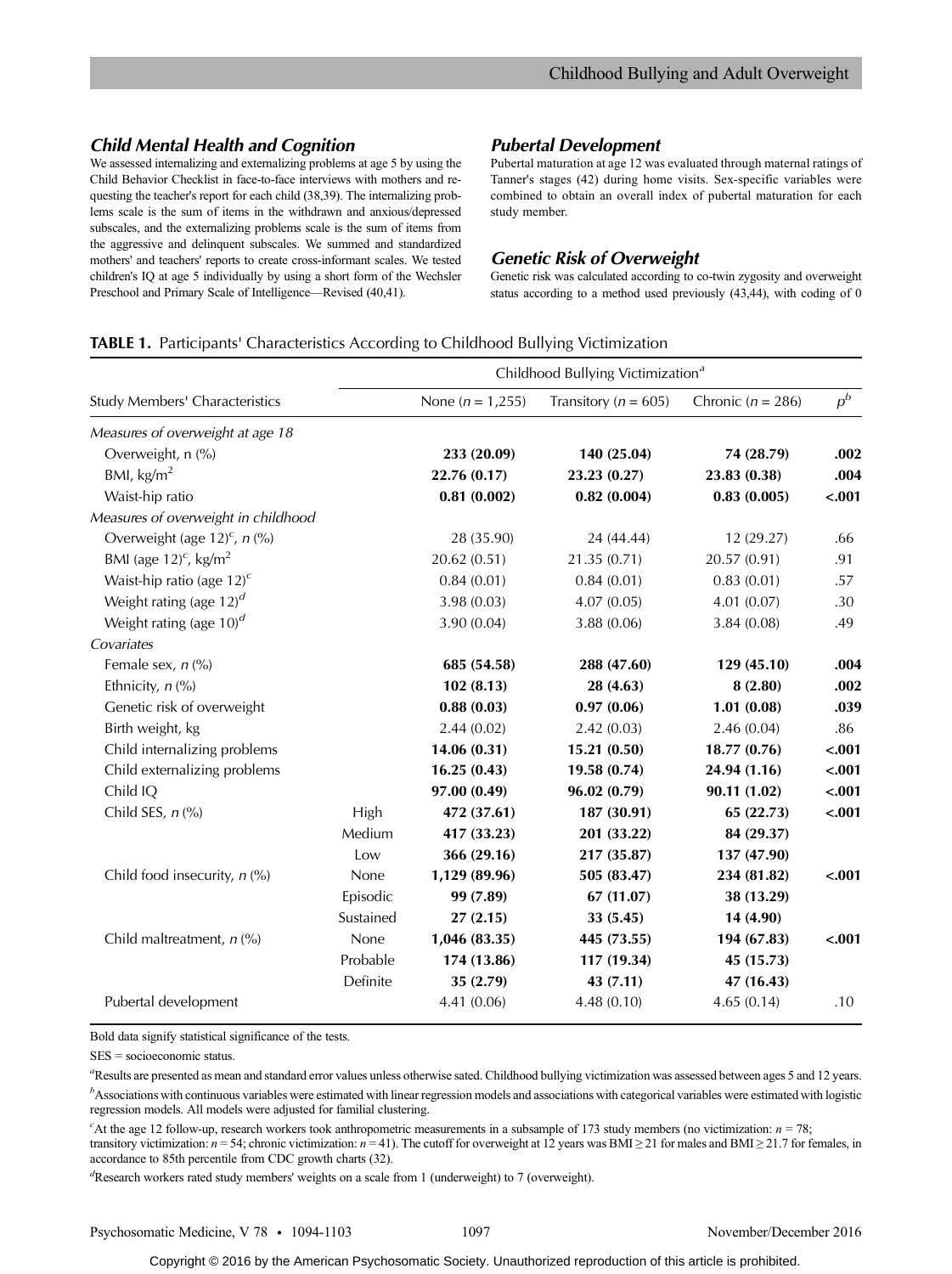

FIGURE 1. The association between childhood bullying and overweight at age 18. Panel (A) Percentage overweight at age 18 (and SE) according to bullying victimization. Panel (B) Median, range, and interquartile range of BMI at age 18 according to bullying victimization. Individual data points are displayed. Panel (C) Median, range, and interquartile range of waist-hip ratio at age 18 according to bullying victimization. Individual data points are displayed.

for the monozygotic co-twin of a non-overweight twin (lowest risk), 1 for the dizygotic co-twin of a non-overweight twin, 2 for the dizygotic co-twin of an overweight twin, and 3 for the monozygotic co-twin of an overweight twin (highest risk).

# Birth Weight

Each twin's birth weight was obtained by means of parental recall when the twins were 1 year old (45).

#### Statistical Analyses

First, we tested whether the chronicity of childhood bullying victimization predicted being overweight at age 18 in a logistic regression model. Second, we tested whether the association between childhood bullying victimization and overweight at age 18 generalized to continuous measures of BMI and waist-hip ratio at age 18, in linear regression models. Third, we tested whether the association between childhood bullying victimization and overweight at age 18 in the aforementioned models was accounted for by child maltreatment. Fourth, we tested whether the association between childhood bullying victimization and overweight at age 18 was accounted for by socioeconomic status and food insecurity, child mental health/cognition, and pubertal development. Finally, we tested whether childhood bullying victimization preceded overweight, by (1) testing whether bullied children were overweight at ages 10 and 12, and (2) testing whether childhood bullying victimization predicted overweight at age 18 after accounting for (i) weight at ages 10 and 12, and (ii) genetic risk of overweight and birth weight. We adjusted for the effects of sex and ethnicity in all multivariate analyses. To correct for the inclusion of 2 study children in each family, we adjusted all analyses for the effect of familial clustering (using the option cluster in STATA SE, 13th edition). Pregnant women were removed from all analyses.

# RESULTS

Is the association between childhood bullying victimization and overweight at age 18 influenced by the chronicity of exposure?

Bullied children were more likely to be overweight at age 18 than non-bullied children (Table 1; Fig. 1). The risk of being overweight increased as a function of the chronicity of bullying victimization, with children bullied in both primary school and secondary school showing the highest risk

of being overweight (Table 2, baseline model). Effects were similar in boys and girls (sex-interaction term,  $p = .41$ ).

Is the association between bullying victimization and overweight at age 18 consistent across different measures?

Bullied children also showed higher BMI and waist-hip ratio at age 18 than non-bullied children (Table 1; Fig. 1). The association between bullying victimization and BMI was only seen in chronically victimized children, whereas children who experienced either transitory or chronic victimization had a greater waist-hip ratio than controls (Table 2, baseline model). Again, these effects were similar in boys and girls (sex-interaction terms,  $p = .23$  for BMI and  $p = .53$  for waist-hip ratio).

Is the association between bullying victimization and overweight at age 18 explained by co-occurring maltreatment?

Bullied children were more likely to have experienced maltreatment than non-bullied children (Table 1). In turn, child maltreatment predicted higher waist-hip ratio at age 18 (Table 3) and an elevated risk of being overweight in females (definite maltreatment: odds ratio = 2.18; 95%  $CI = 1.07–4.45$ ) but not in males (definite maltreatment: odds ratio =  $1.04$ ; 95% CI = 0.49 to 2.20). However, even after accounting for maltreatment by an adult, bullied children were more likely to be overweight at age 18 than non-bullied children (Table 2, model 1).

Is the association between bullying victimization and overweight at age 18 independent of confounding by psychosocial risks and child characteristics?

Bullying victimization was associated with childhood psychosocial risk factors (socioeconomic disadvantage and food insecurity), poor childhood mental health and cognition (externalizing problems, internalizing problems, and low IQ), and early pubertal development (Table 1). With the exception of child internalizing problems, these variables all predicted overweight at age 18 (Table 3). However, bullied children showed an elevated risk of overweight at age 18 regardless of their psychosocial risk, mental health/cognition, and pubertal development (Table 2, models 2, 3, and 4).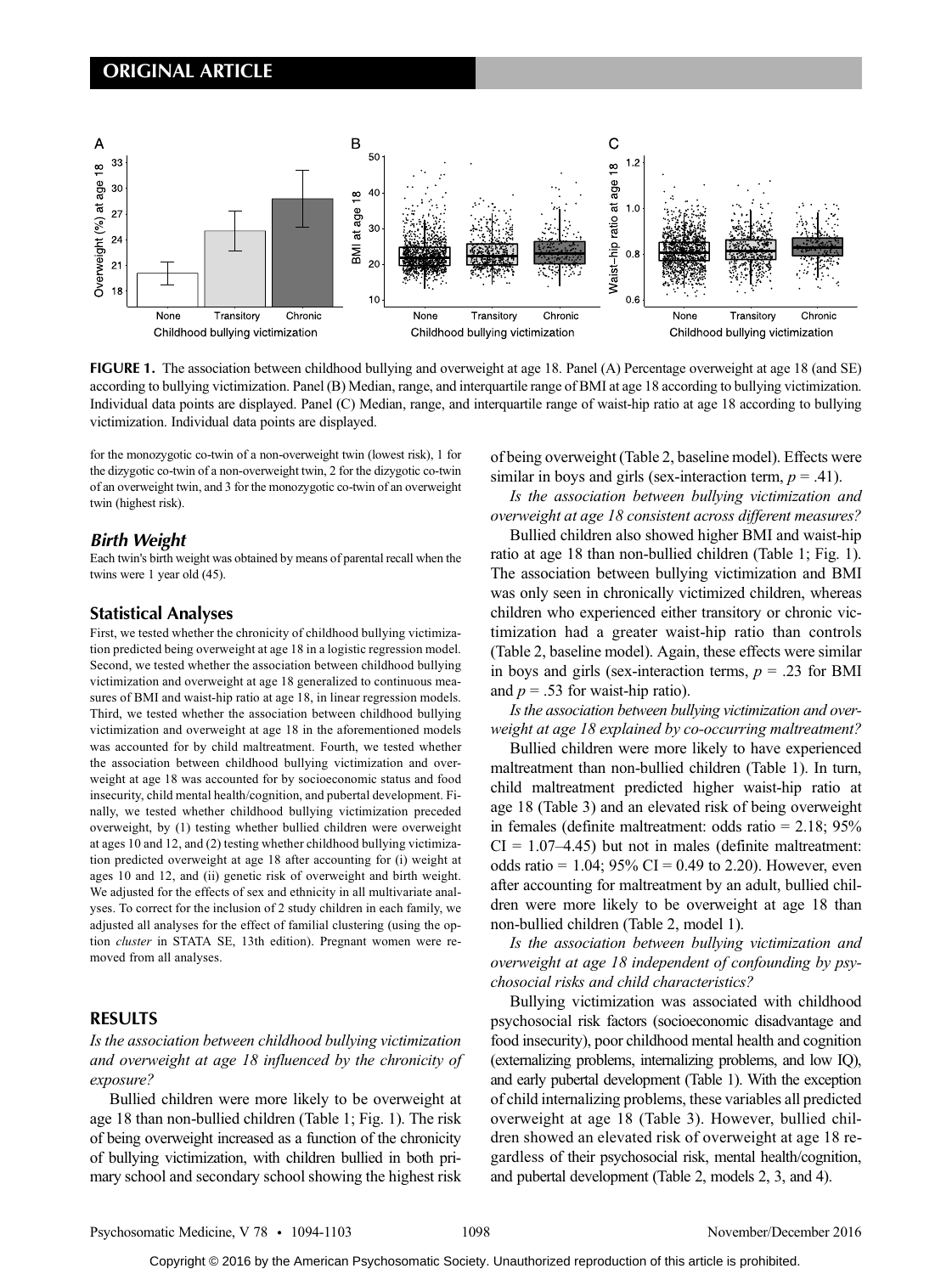|                 |                                                          |                                                                                      | TABLE 2. Association Between Childhood Bullying Victimization and Measures of Overweight at Age 18                                                                                                                                                                                                                                                                                                                                       |                      |                      |                                                                                      |                      |                         |
|-----------------|----------------------------------------------------------|--------------------------------------------------------------------------------------|------------------------------------------------------------------------------------------------------------------------------------------------------------------------------------------------------------------------------------------------------------------------------------------------------------------------------------------------------------------------------------------------------------------------------------------|----------------------|----------------------|--------------------------------------------------------------------------------------|----------------------|-------------------------|
|                 | Baseline                                                 | Model 1 (Adjusted<br>for Child                                                       | Model 2 (Adjusted<br>for Child SES                                                                                                                                                                                                                                                                                                                                                                                                       | for Child Mental     | for Pubertal         | Model 3 (Adjusted Model 4 (Adjusted Model 5 (Adjusted Model 6 (Adjusted<br>for Child | for Genetic and      | Adjusted for<br>Model 7 |
|                 | (Unadjusted)                                             | Maltreatment)                                                                        | nd Food Insecurity)<br>ß                                                                                                                                                                                                                                                                                                                                                                                                                 | Health/Cognition)    | Development)         | Weight Ratings)                                                                      | Fetal Liability)     | all Covariates)         |
| Overweight      |                                                          |                                                                                      |                                                                                                                                                                                                                                                                                                                                                                                                                                          |                      |                      |                                                                                      |                      |                         |
| None            | Ref                                                      | Ref                                                                                  | Ref                                                                                                                                                                                                                                                                                                                                                                                                                                      | Ref                  | Ref                  | Ref                                                                                  | Ref                  | Ref                     |
|                 | Transitory 1.37 (1.06;1.78)                              | 1.36(1.05;1.77)                                                                      | 1.28(0.98; 1.66)                                                                                                                                                                                                                                                                                                                                                                                                                         | .29(0.99; 1.68)      | 1.34(1.03, 1.74)     | 1.40 (1.04;1.88)                                                                     | 1.31 (1.01;1.71)     | 1.27(0.94, 1.73)        |
| Chronic         | 1.69 (1.21;2.35)                                         | 1.63 (1.16;2.87)                                                                     | 1.51 (1.08;2.12)                                                                                                                                                                                                                                                                                                                                                                                                                         | 1.44(1.01,2.04)      | 1.59(1.13; 2.24)     | 1.95(1.31, 2.90)                                                                     | 1.62 (1.16;2.26)     | 1.65(1.09;2.49)         |
| BMI             |                                                          |                                                                                      |                                                                                                                                                                                                                                                                                                                                                                                                                                          |                      |                      |                                                                                      |                      |                         |
| None            | Ref                                                      | Ref                                                                                  | Ref                                                                                                                                                                                                                                                                                                                                                                                                                                      | Ref                  | Ref                  | Ref                                                                                  | Ref                  | Ref                     |
|                 | Transitory 0.51 (-0.02;1.03) 0.48 (-0.05;1.01)           |                                                                                      | $0.37(-0.15, 0.89)$                                                                                                                                                                                                                                                                                                                                                                                                                      | $0.34 (-0.19)0.88$   | $0.45 (-0.07, 0.97)$ | $0.33(-0.09)0.76$                                                                    | $0.28 (-0.15, 0.72)$ | $0.12(-0.26;0.50)$      |
|                 | Chronic 1.12 (0.37;1.87) 1.05 (0.29;1.80)                |                                                                                      | 0.91(0.17;1.65)                                                                                                                                                                                                                                                                                                                                                                                                                          | $0.70(-0.10; 1.50)$  | 0.99(0.25; 1.73)     | 1.19 (0.62;1.76)                                                                     | 0.77(0.12)1.42)      | 0.73(0.18)1.29          |
| Waist-Hip Ratio |                                                          |                                                                                      |                                                                                                                                                                                                                                                                                                                                                                                                                                          |                      |                      |                                                                                      |                      |                         |
| None            | Ref                                                      | Ref                                                                                  | Ref                                                                                                                                                                                                                                                                                                                                                                                                                                      | Ref                  | Ref                  | Ref                                                                                  | Ref                  | Ref                     |
|                 | Transitory $0.70$ (0.01;1.40) $0.65$ (-0.05;1.35)        |                                                                                      | $0.56(-0.14, 1.26)$                                                                                                                                                                                                                                                                                                                                                                                                                      | $0.50 (-0.19, 1.19)$ | $0.67 (-0.02, 1.37)$ | $0.57 (-0.06; 1.21)$                                                                 | $0.52(-0.12;1.17)$   | $0.34 (-0.27, 0.96)$    |
| Chronic         | 1.76(0.84;2.69)                                          | 1.64(0.72;2.57)                                                                      | 1.46(0.53;2.39)                                                                                                                                                                                                                                                                                                                                                                                                                          | 1.16 (0.22;2.11)     | 1.70(0.77;2.62)      | 1.80(0.90;2.69)                                                                      | 1.48(0.60;2.35)      | 1.17 (0.28;2.06)        |
|                 | Bold data signify statistical significance of the tests. |                                                                                      |                                                                                                                                                                                                                                                                                                                                                                                                                                          |                      |                      |                                                                                      |                      |                         |
|                 | $SES = $ socioeconomic status.                           |                                                                                      |                                                                                                                                                                                                                                                                                                                                                                                                                                          |                      |                      |                                                                                      |                      |                         |
|                 | All models adjust for sex and ethnicity.                 |                                                                                      |                                                                                                                                                                                                                                                                                                                                                                                                                                          |                      |                      |                                                                                      |                      |                         |
|                 |                                                          |                                                                                      | Results are presented as odds ratios (for overweight) or unstandardized regression coefficients (for BMI and waist-hip ratio) with 95% Cls. Values for waist-hip ratio were multiplied by 100 for these analyses.                                                                                                                                                                                                                        |                      |                      |                                                                                      |                      |                         |
|                 |                                                          | replaced missing data, conducted a complete case analysis, or used listwise deletion | mean values of the observed data, resulting in $n = 1,976$ for analyses on overweight and BMI, and $n = 1,987$ for analyses on waist-hip ratio. Sensitivity analyses showed similar findings regardless of whether we<br>Data on covariates were missing from between <1% (child IQ, food insecurity, and weight rating at age 12) to 7% (birth weight), with an average of 2.9% missing. We replaced missing values for covariates with |                      |                      |                                                                                      |                      |                         |

Psychosomatic Medicine, V 78 · 1094-1103 1099 November/December 2016

Copyright © 2016 by the American Psychosomatic Society. Unauthorized reproduction of this article is prohibited.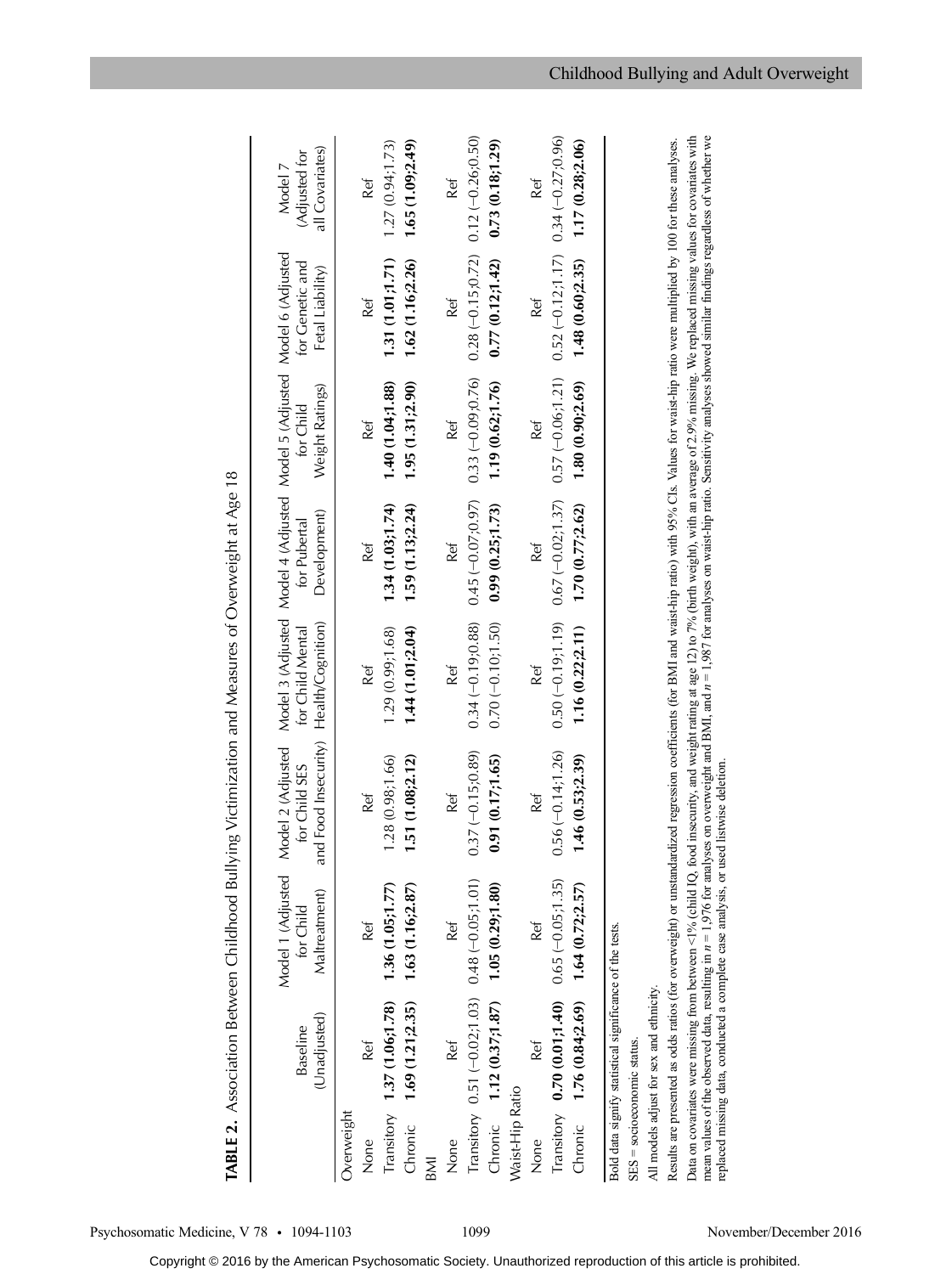|                              |           | Measures of Overweight at Age 18 |                |                       |                |                          |                  |
|------------------------------|-----------|----------------------------------|----------------|-----------------------|----------------|--------------------------|------------------|
|                              | Level     | Overweight                       |                | BMI                   |                | Waist-Hip Ratio          |                  |
| Covariate                    |           | <b>OR</b>                        | $\overline{p}$ | b                     | $\overline{p}$ | b                        | $\boldsymbol{p}$ |
| Female sex                   |           | 1.45(1.13;1.86)                  | .003           | 0.57(0.03;1.10)       | .038           | $-3.26 (-3.89; -2.63)$   | $-.001$          |
| Ethnicity                    |           | 0.99(0.58;1.68)                  | .97            | $-0.24 (-1.60;1.12)$  | .73            | $-0.82$ ( $-2.21$ ;0.58) | .25              |
| Genetic risk                 |           | 3.01(2.55;3.55)                  | $-.001$        | 2.41 (2.14;2.68)      | $-.001$        | 1.79(1.45;2.13)          | $-.001$          |
| Birth weight, kg             |           | 1.22 (0.95;1.56)                 | .12            | 0.51(0.06;0.96)       | .025           | $0.23 (-0.37; 0.83)$     | .45              |
| Child internalizing problems |           | 1.01(0.99;1.02)                  | .40            | $0.01 (-0.02; 0.03)$  | .51            | $0.01 (-0.02; 0.04)$     | .45              |
| Child externalizing problems |           | 1.02(1.01;1.02)                  | $-.001$        | 0.04(0.02;0.06)       | $-.001$        | 0.08(0.06;0.11)          | $-.001$          |
| Child IQ                     |           | 0.99(0.98;1.00)                  | .007           | $-0.03(-0.04; -0.01)$ | .002           | $-0.05 (-0.07; 0.03)$    | $-.001$          |
| Child SES                    | High      | Ref                              |                | Ref                   |                | Ref                      |                  |
|                              | Medium    | 1.65(1.21;2.26)                  | .002           | 0.95(0.33;1.57)       | .003           | 1.24(0.46;2.02)          | .002             |
|                              | Low       | 1.82(1.33;2.49)                  | $-.001$        | 1.18(0.53;1.83)       | $-.001$        | 2.00(1.18;2.82)          | $-.001$          |
| Child food insecurity        | None      | Ref                              |                | Ref                   |                | Ref                      |                  |
|                              | Episodic  | 1.48 (0.99;2.19)                 | .054           | $0.55 (-0.37;1.47)$   | .24            | 1.16(0.04;2.29)          | .042             |
|                              | Sustained | 2.13(1.13;4.01)                  | .020           | $1.61 (-0.03; 3.26)$  | .06            | $0.70 (-1.42; 2.82)$     | .52              |
| Child maltreatment           | None      | Ref                              |                | Ref                   |                | Ref                      |                  |
|                              | Probable  | 0.90(0.65;1.26)                  | .55            | $0.03 (-0.66; 0.72)$  | .93            | $0.50 (-0.34; 1.35)$     | .25              |
|                              | Definite  | 1.46 (0.88;2.42)                 | .15            | $0.71 (-0.38;1.79)$   | .20            | 1.60(0.21;2.99)          | .024             |
| Weight rating at age 10      |           | 3.31(2.81;3.89)                  | $-.001$        | 2.31 (2.08;2.55)      | $-.001$        | 1.66(1.36;1.97)          | $-.001$          |
| Weight rating at age 12      |           | 4.21(3.47;5.11)                  | $-.001$        | 2.92 (2.63;3.21)      | $-.001$        | 2.27(1.90;2.63)          | $-.001$          |
| Pubertal development         |           | 1.22(1.14;1.30)                  | $-.001$        | 0.39(0.26;0.53)       | $-.001$        | $0.04 (-0.15; 0.22)$     | .70              |

## TABLE 3. Association Between Covariates With Measures of Overweight at Age 18

Bold data signify statistical significance of the tests.

SES = socioeconomic status.

Results are presented as odds ratios (for overweight) or unstandardized regression coefficients (for BMI and waist-hip ratio) with 95% CIs. Values for waisthip ratio were multiplied by 100 for these analyses.

#### Does bullying victimization precede overweight?

At the time of bullying victimization (at ages 10 and 12 years), bullied children were not perceived by research workers to be more overweight than non-bullied children (Table 1). Similarly, bullied children did not show a higher risk of overweight, BMI, or waist-hip ratio at age 12, in a subsample  $(n = 173)$  with anthropometric measures (Table 1). Furthermore, the association between bullying victimization and overweight at age 18 remained after accounting for childhood weight ratings (Table 2, model 5), as well as genetic risk of overweight and birth weight (Table 2, model 6).

# **DISCUSSION**

This cohort study showed that childhood bullying victimization is associated with overweight in young adulthood. First, we found some evidence of a dose-response relationship, in that the risk of being overweight increased as a function of the chronicity of bullying victimization in unadjusted analyses. Second, the association between bullying victimization and overweight was consistent across different measures of overweight, including categorical and continuous measures of BMI, and waist-hip ratio, a measure of central adiposity. Third, the findings were *specific* to bullying victimization by peers and not explained by cooccurring maltreatment by adults. Fourth, bullied children exhibited greater risk of overweight independent of potential confounders, such as child socioeconomic status, food insecurity, mental health, and cognition, and pubertal development. Finally, the association was consistent with the hypothesized *temporal priority*, in that bullied children were not overweight at the time of victimization, but became overweight in young adulthood independent of (i) prior weight in childhood and (ii) pre-existing genetic and fetal liability.

Our findings should be considered in the context of some limitations. First, we studied a cohort of twins, and our findings may not generalize to singletons. However, the prevalence of bullying and overweight in this sample is similar to that shown in studies of singletons (bullying prevalence: 42% by age 12 in E-Risk vs 37% by age 13 in the Avon Longitudinal Study of Parents and Children (46); overweight prevalence at age 18: 23% in E-Risk vs. 23% in the Avon Longitudinal Study of Parents and Children (47). Second, we did not have anthropometric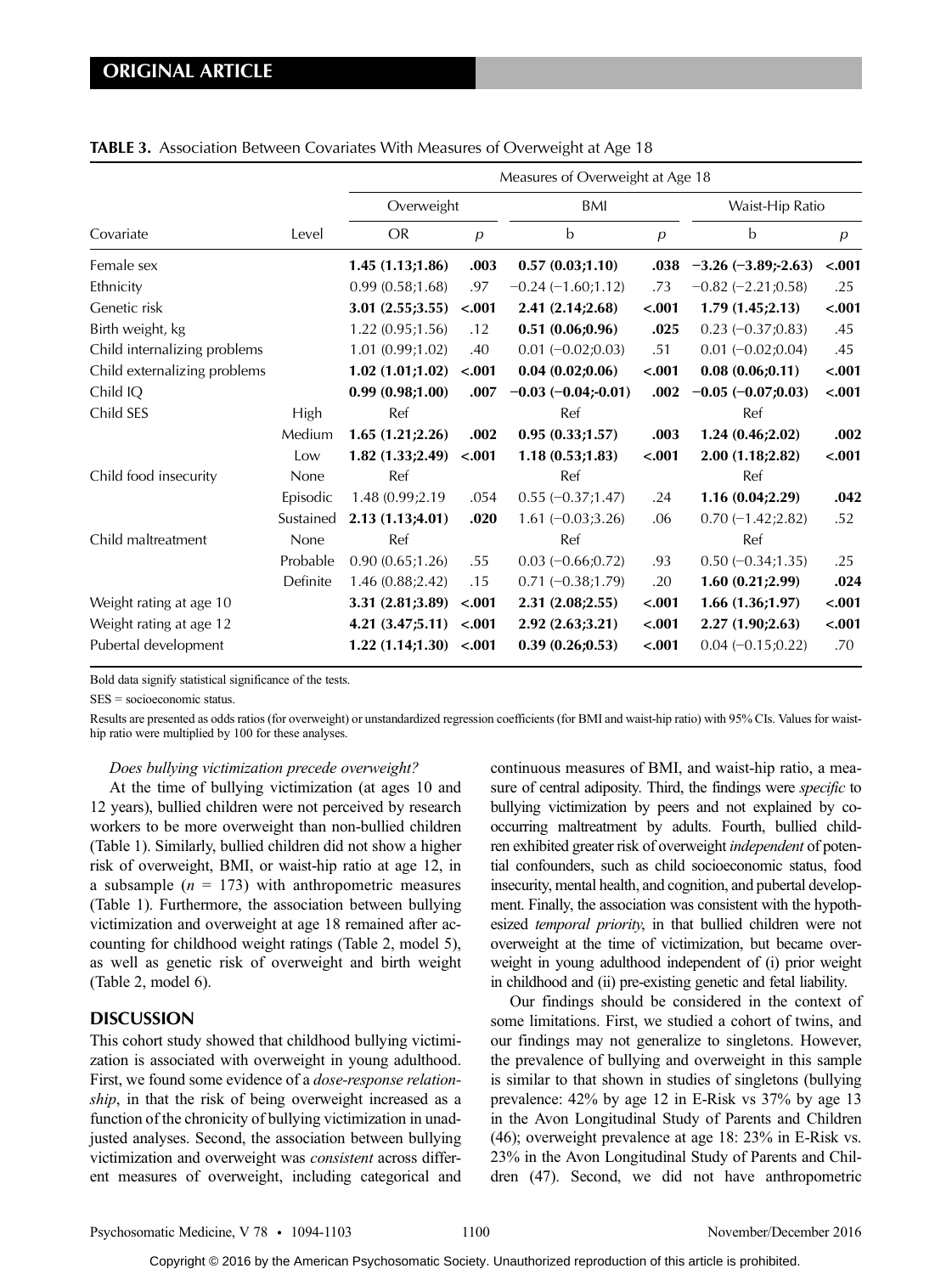measures in childhood for the whole sample and relied on research workers' ratings of weight at ages 10 and 12, which may be liable to misclassification. However, the validity of these measures was supported by evidence that weight ratings at ages 10 and 12 (i) were correlated with body mass measured at age 12 in a subsample, and (ii) predicted overweight measures at age 18. Third, because we did not measure overweight throughout the observational period for bullying exposure, we cannot rule out the possibility that victims of bullying were overweight at some point in childhood, as some (13,21,48) but not all (14) studies have shown. However, it is unlikely that reverse causation accounted for the findings, as bullied children became overweight at age 18 independent of childhood weight ratings and genetic and fetal liability to overweight. Fourth, unmeasured variables may have confounded the findings. Therefore, it is reassuring that our findings are consistent with experimental research from nonhuman primates (6,7). Despite these limitations, our findings have implications for future research, clinical practice, and public health.

With regard to future research, studies should identify the mechanisms underlying the association between early life stress and overweight in later life. Our findings are consistent with the allostatic load theory prediction that more chronic exposure to psychosocial stress is associated with the greatest metabolic abnormalities (49). It is possible that early life stress could give rise to a "thrifty" phenotype, characterized by high-energy intake and/or low-energy expenditure (8). For example, children exposed to early life stress may eat more owing to impaired inhibitory control over feeding linked to prefrontal cortex abnormalities (49). These children may also "self-medicate" with highcalorie food to dampen chronic hypothalamic-pituitaryadrenal axis activation (50). These hypotheses are consistent with evidence showing that childhood bullying victimization predicts bulimia and binge eating (51). Children exposed to early life stress may also expend less energy owing to inflammation-related fatigue and physical inactivity (14,52). In addition to biological explanations, social mechanisms may operate. For example, bullied children may avoid group sporting activities to reduce the risk of further victimization from peers. It is important to identify such mechanisms to inform the development of clinical interventions to prevent maltreated and bullied children from becoming overweight.

With regard to clinical practice, efforts should be made to support bullied children to prevent them from becoming overweight. It is possible that addressing unhealthy behaviors, such as comfort eating and physical inactivity (53), could help prevent bullied children from becoming overweight. Such unhealthy behaviors might be partly linked to mental illness, and thus holistic approaches may bring the greatest benefits.

With regard to public health, our findings further highlight the importance of investing in anti-bullying interventions. Given the high prevalence of bullying and overweight, it is possible that effective antibullying strategies, such as targeted policies (11) and whole-school interventions (10), could help reduce the large public health burden due to overweight.

Source of Funding and Conflicts of Interest: The E-Risk Study is funded by the Medical Research Council (UKMRC) Grant G1002190. Additional support was provided by National Institute of Child Health and Development Grants (HD077482 and HD061298), Economic and Social Research Council Grant RES-177-25-0013, the Jacobs Foundation, the Avielle Foundation, and by a NARSAD Young Investigator Award to Andrea Danese. Jessie Baldwin is funded by the Economic and Social Research Council. The remaining authors report no conflicts of interest.

## REFERENCES

- 1. Ogden CL, Carroll MD, Kit BK, Flegal KM. Prevalence of childhood and adult obesity in the United States, 2011–2012. JAMA 2014;311:806–14.
- 2. Reilly JJ, Kelly J. Long-term impact of overweight and obesity in childhood and adolescence on morbidity and premature mortality in adulthood: systematic review. Int J Obes (Lond) 2011;35:891–8.
- 3. Morgan E, Dent M. The Economic Burden of Obesity, Oxford: National Obesity Observatory; 2010.
- 4. Curioni CC, Lourenço PM. Long-term weight loss after diet and exercise: a systematic review. Int J Obes (Lond) 2005; 29:1168–74.
- 5. Dietz WH. Critical periods in childhood for the development of obesity. Am J Clin Nutr 1994;59:955–9.
- 6. Kaufman D, Banerji MA, Shorman I, Smith EL, Coplan JD, Rosenblum LA, Kral JG. Early-life stress and the development of obesity and insulin resistance in juvenile bonnet macaques. Diabetes 2007;56:1382–6.
- 7. Conti G, Hansman C, Heckman JJ, Novak MF, Ruggiero A, Suomi SJ. Primate evidence on the late health effects of early-life adversity. Proc Natl Acad Sci U S A 2012;109: 8866–71.
- 8. Danese A, Tan M. Childhood maltreatment and obesity: systematic review and meta-analysis. Mol Psychiatry 2014;19: 544–54.
- 9. Power C, Pinto Pereira SM, Li L. Childhood maltreatment and BMI trajectories to mid-adult life: follow-up to age 50 y in a British birth cohort. PLoS One 2015;10:e0119985.
- 10. Vreeman RC, Carroll AE. A systematic review of schoolbased interventions to prevent bullying. Arch Pediatr Adolesc Med 2007;161:78–88.
- 11. Hatzenbuehler ML, Schwab-Reese L, Ranapurwala SI, Hertz MF, Ramirez MR. Associations between antibullying policies and bullying in 25 states. JAMA Pediatr 2015;169:e152411.
- 12. Midei AJ, Matthews KA. Interpersonal violence in childhood as a risk factor for obesity: a systematic review of the literature and proposed pathways. Obes Rev 2011;12:e159–72.
- 13. Qualter P, Murphy SM, Abbott J, Gardner KJ, Japel C, Vitaro F, Boivin M, Tremblay RE. Developmental associations between victimization and body mass index from 3 to 10 years in a population sample. Aggressive Behav 2015;41:109–22.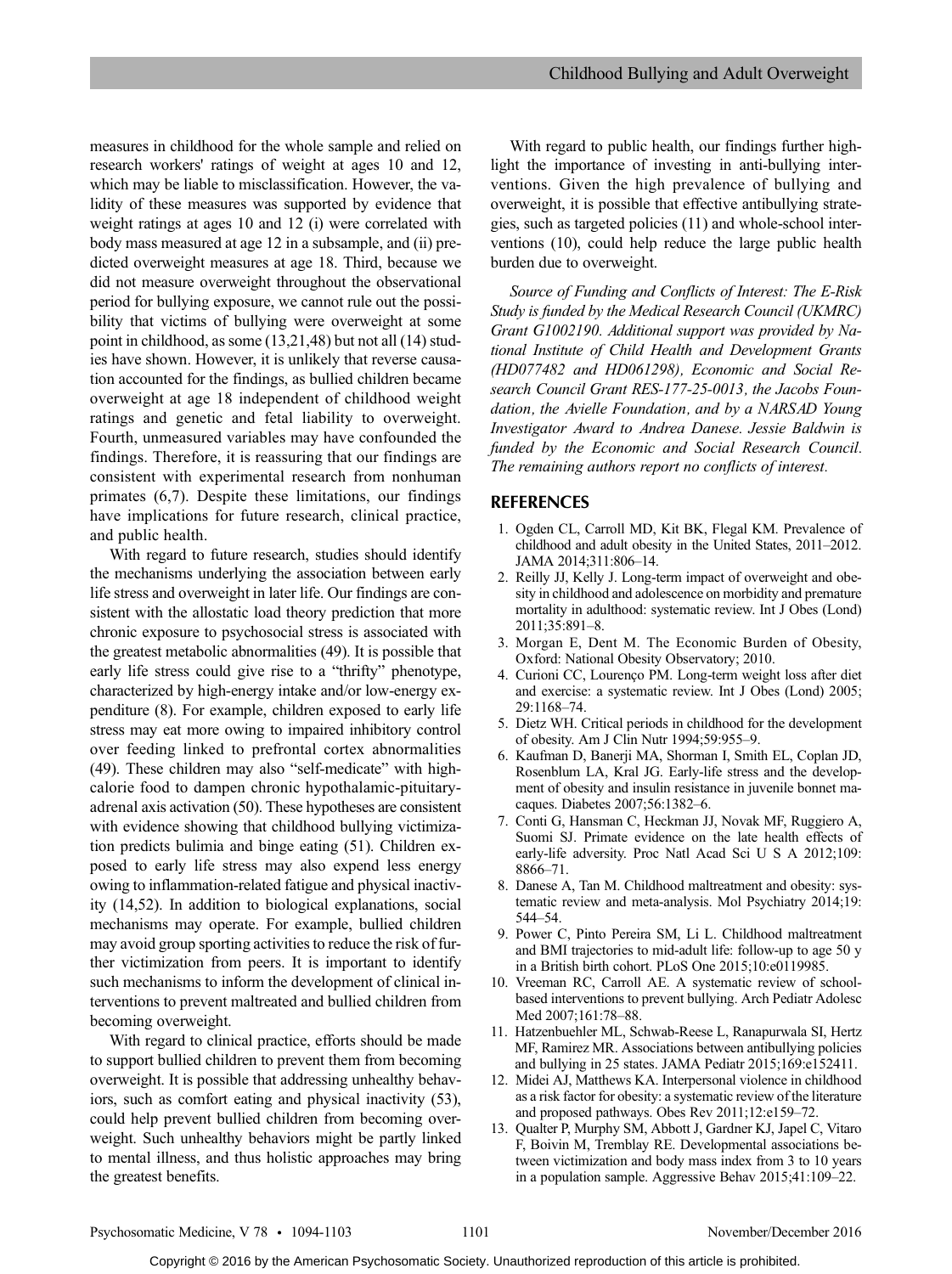# ORIGINAL ARTICLE

- 14. Takizawa R, Danese A, Maughan B, Arseneault L. Bullying victimization in childhood predicts inflammation and obesity at mid-life: a five-decade birth cohort study. Psychol Med 2015;45:2705–15.
- 15. Lee CMY, Huxley RR, Wildman RP, Woodward M. Indices of abdominal obesity are better discriminators of cardiovascular risk factors than BMI: a meta-analysis. J Clin Epidemiol 2008;61:646–53.
- 16. Bowes L, Arseneault L, Maughan B, Taylor A, Caspi A, Moffitt TE. School, neighborhood, and family factors are associated with children's bullying involvement: a nationally representative longitudinal study. J Am Acad Child Adolesc Psychiatry 2009;48:545–53.
- 17. Cluver L, Bowes L, Gardner F. Risk and protective factors for bullying victimization among AIDS-affected and vulnerable children in South Africa. Child Abuse Negl 2010;34:793–803.
- 18. Drewnowski A, Specter SE. Poverty and obesity: the role of energy density and energy costs. Am J Clin Nutr 2004; 79:6–16.
- 19. Craig WM, Pepler D, Connolly J, Henderson K (Eds). Developmental Context of Peer Harassment in Early Adolescence: The Role of Puberty and the Peer Group, New York: The Guilford Press; 2001.
- 20. Mamun A, Hayatbakhsh MR, O'Callaghan M, Williams G, Najman J. Early overweight and pubertal maturation pathways of association with young adults' overweight: a longitudinal study. Int J Obes (Lond) 2009;33:14–20.
- 21. Sweeting H, Wright C, Minnis H. Psychosocial correlates of adolescent obesity, 'slimming down' and 'becoming obese'. J Adolesc Health 2005;37:409.
- 22. Belsky DW, Moffitt TE, Houts R, Bennett GG, Biddle AK, Blumenthal JA, Evans JP, Harrington H, Sugden K, Williams B, Poulton R, Caspi A. Polygenic risk, rapid childhood growth, and the development of obesity: evidence from a 4-decade longitudinal study. Arch Pediatr Adolesc Med 2012;166:515–21.
- 23. Oken E, Gillman MW. Fetal origins of obesity. Obes Res 2003;11:496–506.
- 24. Trouton A, Spinath FM, Plomin R. Twins early development study (TEDS): a multivariate, longitudinal genetic investigation of language, cognition and behavior problems in childhood. Twin Res 2002;5:444–8.
- 25. Moffitt TE; E-Risk Study Team. Teen-aged mothers in contemporary Britain. J Child Psychol Psychiatry 2002;43:727–42.
- 26. Odgers CL, Caspi A, Russell MA, Sampson RJ, Arseneault L, Moffitt TE. Supportive parenting mediates neighborhood socioeconomic disparities in children's antisocial behavior from ages 5 to 12. Dev Psychopathol 2012;24:705–21.
- 27. Odgers CL, Caspi A, Bates CJ, Sampson RJ, Moffitt TE. Systematic social observation of children's neighborhoods using Google Street View: a reliable and cost-effective method. J Child Psychol Psychiatry 2012;53:1009–17.
- 28. Bowes L, Maughan B, Ball H, Shakoor S, Ouellet-Morin I, Caspi A, Moffitt TE, Arseneault L. Chronic bullying victimization across school transitions: the role of genetic and environmental influences. Dev Psychopathol 2013;25:333–46.
- 29. Rønning JA, Sourander A, Kumpulainen K, Tamminen T, Niemelä S, Moilanen I, Helenius H, Piha J, Almqvist F. Cross-informant agreement about bullying and victimization among eight-year-olds: whose information best predicts psychiatric caseness 10–15 years later? Soc Psychiatry Psychiatr Epidemiol 2009;44:15–22.
- 30. Totura CMW, Green AE, Karver MS, Gesten EL. Multiple informants in the assessment of psychological, behavioral, and

academic correlates of bullying and victimization in middle school. J Adolesc 2009;32:193–211.

- 31. Shakoor S, Jaffee SR, Andreou P, Bowes L, Ambler AP, Caspi A, Moffitt TE, Arseneault L. Mothers and children as informants of bullying victimization: results from an epidemiological cohort of children. J Abnorm Child Psychol 2011;39: 379–87.
- 32. Kuczmarski RJ, Ogden CL, Guo SS, Grummer-Strawn LM, Flegal KM, Mei Z, Wei R, Curtin LR, Roche AF, Johnson CL. 2000 CDC Growth Charts for the United States: methods and development. Vital Health Stat 11 2002:1–190. Data from the national health survey.
- 33. Jaffee SR, Bowes L, Ouellet-Morin I, Fisher HL, Moffitt TE, Merrick MT, Arseneault L. Safe, stable, nurturing relationships break the intergenerational cycle of abuse: a prospective nationally representative cohort of children in the United Kingdom. J Adolesc Health 2013;53:S4–10.
- 34. Danese A, Dove R, Belsky DW, Henchy J, Williams B, Ambler A, Arseneault L. Leptin deficiency in maltreated children. Transl Psychiatry 2014;4:e446.
- 35. Dodge KA, Bates JE, Pettit GS. Mechanisms in the cycle of violence. Science 1990;250:1678–83.
- 36. Trzesniewski KH, Moffitt TE, Caspi A, Taylor A, Maughan B. Revisiting the association between reading achievement and antisocial behavior: new evidence of an environmental explanation from a twin study. Child Dev 2006;77: 72–88.
- 37. Melchior M, Caspi A, Howard LM, Ambler AP, Bolton H, Mountain N, Moffitt TE. Mental health context of food insecurity: a representative cohort of families with young children. Pediatrics 2009;124:e564–72.
- 38. Achenbach T. Manual for the Child Behaviour Checklist and 1991 Profile, Burlington, VT: University of Vermont; 1991.
- 39. Achenbach T. Manual for the Teacher's Report Form and 1991 Profile, Burlington, VT: University of Vermont; 1991.
- 40. Sattler JM. Assessment of Children: WISC—III and WPPSI—R supplement. San Diego, California: Jerome M. Sattler: 1992.
- 41. Wechsler D. Wechsler Preschool and Primary Scale of Intelligence—Revised. London, England: Psychological Corporation; 1989.
- 42. Tanner JM, Whitehouse RH. Clinical longitudinal standards for height, weight, height velocity, weight velocity, and stages of puberty. Arch Dis Child 1976;51:170–9.
- 43. Kendler KS, Kessler RC, Walters EE, MacLean C, Neale MC, Heath AC, Eaves LJ. Stressful life events, genetic liability, and onset of an episode of major depression in women. Am J Psychiatry 1995;152:833–42.
- 44. Arseneault L, Cannon M, Fisher HL, Polanczyk G, Moffitt TE, Caspi A. Childhood trauma and children's emerging psychotic symptoms: a genetically sensitive longitudinal cohort study. Am J Psychiatry 2011;168:65–72.
- 45. Tully LA, Arseneault L, Caspi A, Moffitt TE, Morgan J. Does maternal warmth moderate the effects of birth weight on twins' attention-deficit/hyperactivity disorder (ADHD) symptoms and low IQ? J Consult Clin Psychol 2004;72: 218–26.
- 46. Lereya ST, Copeland WE, Costello EJ, Wolke D. Adult mental health consequences of peer bullying and maltreatment in childhood: two cohorts in two countries. Lancet Psychiatry 2015;2:524–31.
- 47. Johnson W, Li L, Kuh D, Hardy R. How has the age-related process of overweight or obesity development changed over time? Co-ordinated analyses of individual participant data from

Psychosomatic Medicine, V 78 • 1094-1103 1102 November/December 2016